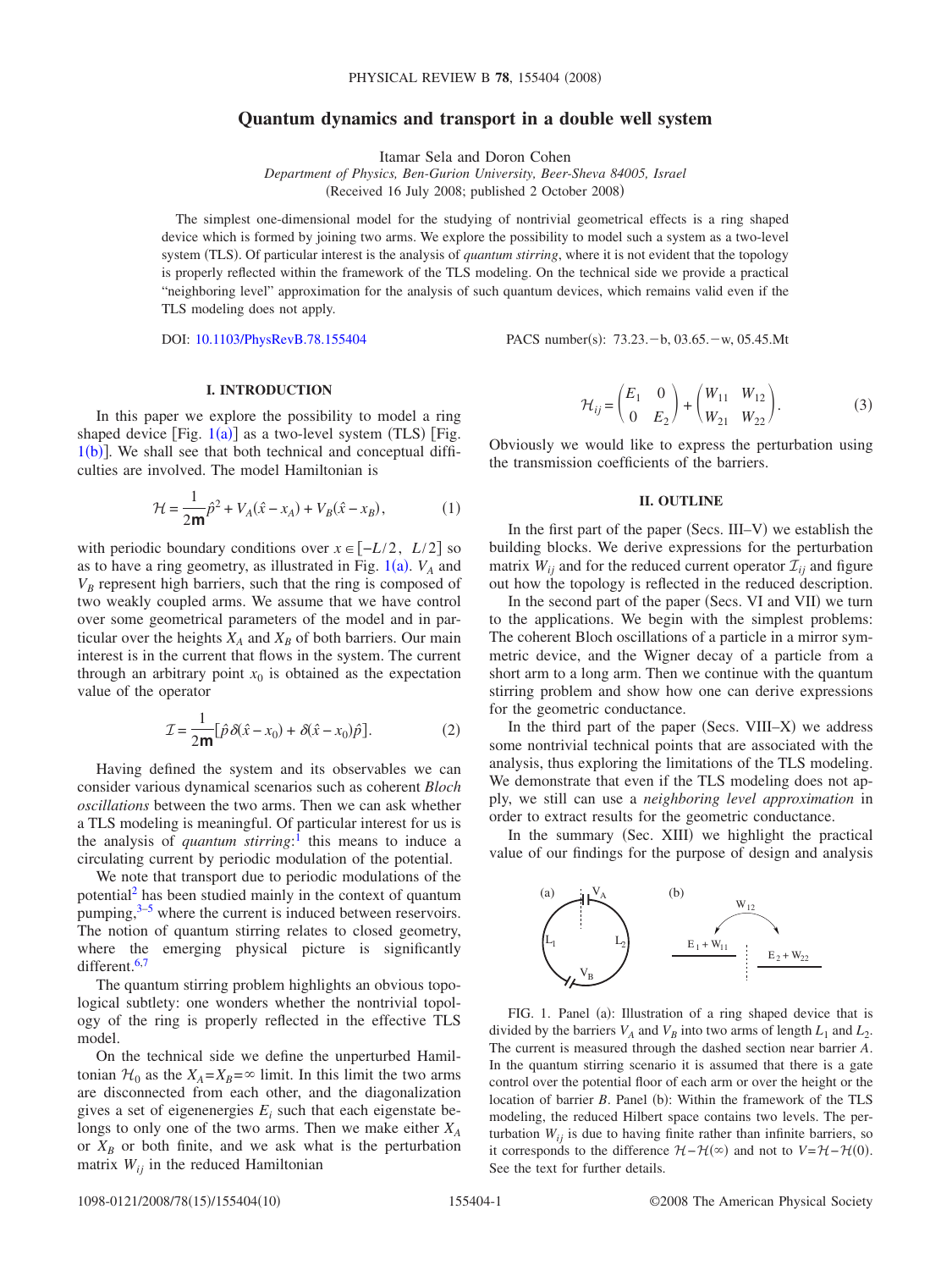<span id="page-1-0"></span>

FIG. 2. (Color online) Upper panel: Two nearly degenerate eigenfunctions  $\psi(x)$  of a particle in a ring with arms of lengths  $L_1$  $= 1$  and  $L_2 = 2.23$ . These are the two unperturbed states of Eq. ([4](#page-1-1)). Lower panel: The exact eigenfunctions assuming that the barriers are finite ( $g_A \approx 0.28$  and  $g_B \approx 0.06$ ). These do not vanish at the barriers and therefore cannot be written as a superposition of the unperturbed states. Still we explain in the text how a decent approximation for the former can be obtained using the neighboring levels approximation scheme.

of quantum stirring devices, and we briefly relate to the experimental measurement issue.

## **III. TLS MODELING SCHEME**

The unperturbed eigenstates  $\psi^i(x)$  are labeled as  $i=1,2,$ corresponding to the two arms of the ring. The associated eigenenergies are  $E_i = k_i^2 / (2m)$ . We have

<span id="page-1-1"></span>
$$
\psi^{(1)}(x) = \begin{cases} \sqrt{\frac{2}{L_1}} \sin(k_1 x + \varphi_1) & \text{if } x \in \text{first arm} \\ 0 & \text{if } x \in \text{second arm} \end{cases} \tag{4}
$$

and a similar expression for  $\psi^{(2)}(x)$ , where  $L_i$  is the length of the *i*th arm and  $|\varphi| < \pi/2$ . Two representative eigenstates are illustrated in Fig. [2.](#page-1-0) Note that the wave number of the particle in the *i*th arm is  $k_i = (\pi/L_i) \times \text{integer}$ . Our interest is in a very small energy range  $E_1 \sim E_2 \sim E$ , where the wave numbers are  $k_1 \sim k_2 \sim k_E$ , corresponding to the velocity  $v_E$  $=(2E/\mathbf{m})^{1/2}$ . We would like to ignore all the other levels. Later we discuss the validity conditions for this TLS modeling scheme.

Once we lower from infinity one barrier, say barrier *A*, the two states become coupled. In Sec. IV we consider a delta barrier and obtain the following expression for the perturbation matrix:

$$
W_{ij}^A = -\frac{v_E}{2\sqrt{L_i L_j}} \sqrt{g_A},\tag{5}
$$

<span id="page-1-2"></span>where  $g_A$  is the transmission of the barrier. For  $i \neq j$  the minus sign is a convention that fixes the gauge (see Appendix). In Sec. V we show that essentially the same result applies to any other type of barrier, but the  $i = j$  expression for the energy shift should be somewhat generalized.

If both barriers are finite the two associated perturbation terms should be added together and one obtains for the energy difference

$$
\varepsilon = (E_1 + W_{11}^A + W_{11}^B) - (E_2 + W_{22}^A + W_{22}^B),
$$
 (6)

<span id="page-1-7"></span>and for the coupling

$$
\frac{\kappa}{2} = W_{12}^A + W_{12}^B = -\frac{v_E}{2\sqrt{L_1 L_2}} (\sqrt{g_A} \pm c \sqrt{g_B}).
$$
 (7)

<span id="page-1-3"></span>The latter expression involves a relative sign  $\pm^c$  that cannot be gauged away (see Appendix). If we had magnetic flux penetrating through the ring we could have, instead of the  $\pm$ <sup>c</sup>, an arbitrary phase factor.

Using the Pauli matrices we can write the TLS Hamiltonian as

$$
\mathcal{H}_{ij} = \frac{\varepsilon}{2}\boldsymbol{\sigma}_z + \frac{\kappa}{2}\boldsymbol{\sigma}_x \equiv \frac{\Omega}{2} \sigma. \tag{8}
$$

Defining  $\theta$  as the angle between  $\Omega$  and the "*z*" axis, with the convention  $0 < \theta < \pi$ , the eigenstates  $n_0$  and  $m_0$  of this Hamiltonian are

$$
n_0\rangle = \begin{pmatrix} \mp \sin(\theta/2) \\ \cos(\theta/2) \end{pmatrix}, \quad |m_0\rangle = \begin{pmatrix} \cos(\theta/2) \\ \pm \sin(\theta/2) \end{pmatrix}, \tag{9}
$$

<span id="page-1-4"></span>where the  $\pm$  indicates the sign of  $\kappa$ . The energy difference between these eigenstates is

$$
\Omega = \sqrt{\varepsilon^2 + \kappa^2}.\tag{10}
$$

If we have a symmetric well then the effective coupling between odd and even levels vanishes  $(\kappa=0)$ , and then we can get a degeneracy provided we tune appropriately the energylevel difference  $\varepsilon$ .

The TLS description is valid if  $W_{12}$  is much smaller compared with the level spacing, namely,

$$
\max\{g_A, g_B\} \ll L_2/L_1,\tag{11}
$$

<span id="page-1-5"></span>where without loss of generality we assume  $L_1 > L_2$ .

In Sec. IX we are going to derive expressions for the current  $\mathcal{I}^A$  through barrier *A*, as defined by Eq. ([2](#page-0-1)) with  $x_0$  $=x_A$ . One observes that the matrix elements of this operator in the "standard basis" of Eq. ([4](#page-1-1)) vanish because the unperturbed wave functions are zero at the barriers. The more careful treatment reveals that the reduced operator that gives the net current from the first arm to the second arm is

$$
\mathcal{I}_{ij} = \frac{\kappa}{2} \boldsymbol{\sigma}_y,\tag{12}
$$

<span id="page-1-6"></span>and it turns out that  $\mathcal{I}_{ij}^A = \lambda_A \mathcal{I}_{ij}$  and  $\mathcal{I}_{ij}^B = \lambda_B \mathcal{I}_{ij}$ , where the splitting ratio is defined as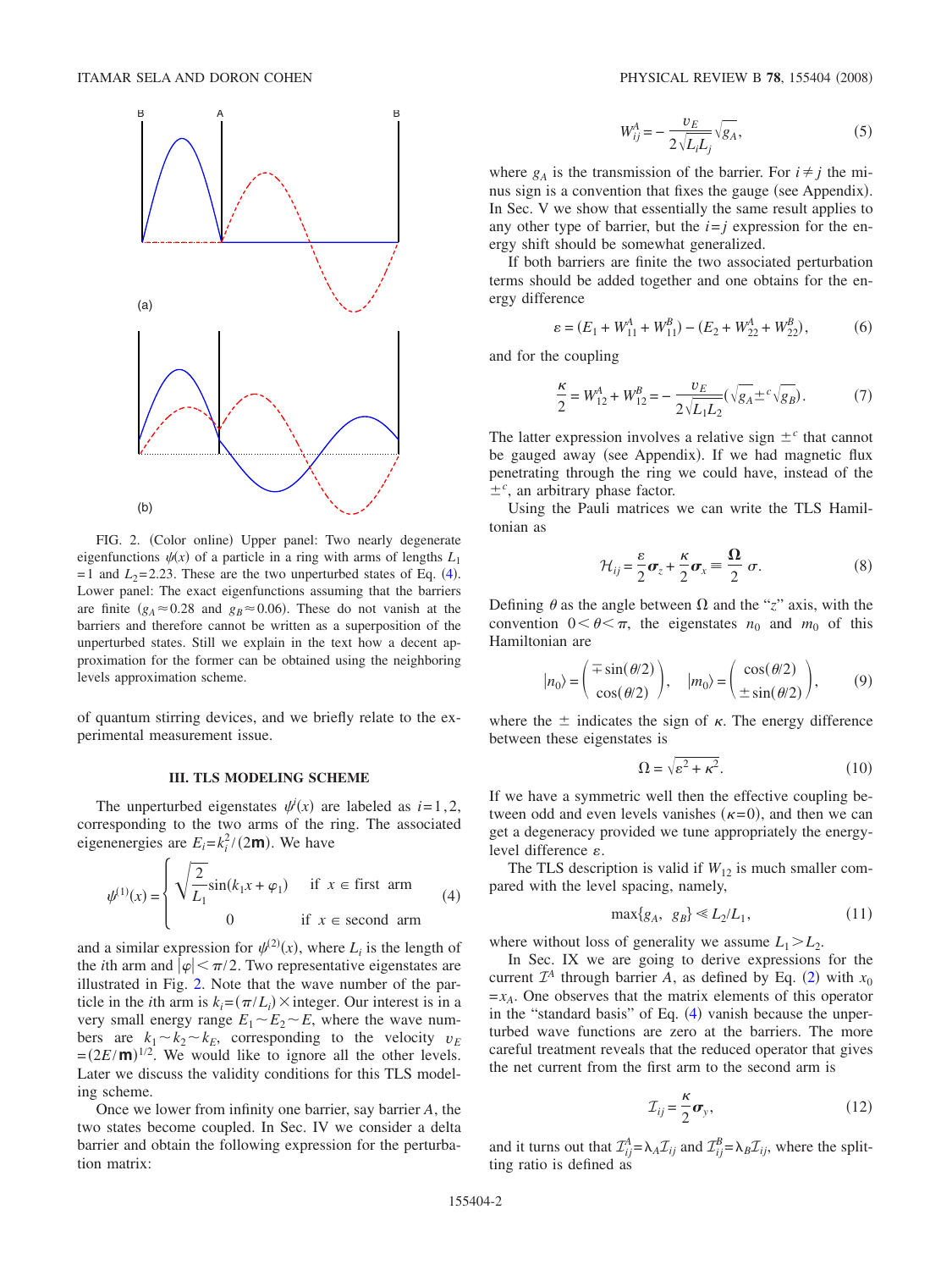QUANTUM DYNAMICS AND TRANSPORT IN A DOUBLE...

$$
\lambda_A = \frac{W_{12}^A}{W_{12}^A + W_{12}^B} = \frac{\sqrt{g_A}}{\sqrt{g_A} \pm^c \sqrt{g_B}},
$$
\n(13)

<span id="page-2-3"></span>with a similar definition for  $\lambda_B$ . We have  $\lambda_A + \lambda_B = 1$ , but contrary to the naive point of view  $0 < \lambda_A < 1$  is not implied. Rather, if the two states have opposite parities, then one  $\lambda$  is larger than 100%, while the other  $\lambda$  is negative. We shall see later in Sec. XIII that the physical interpretation of the "splitting ratio" requires recognition in the existence of induced circulating current in the system. Thus the multiple path topology of the system is reflected in the TLS modeling via  $\lambda$ .

## **IV. EXPRESSION FOR** *Wij* **FOR A DELTA BARRIER**

Let us assume that barrier *B* is infinitely high, while barrier *A* is modeled as a delta function. In other words, we consider the simplest possibility of having an infinite well  $[(-L/2) < x < (L/2)]$  which is divided at  $x=x_A$  by a delta function

$$
V_A(x - x_A) = X_A \delta(x - x_A). \tag{14}
$$

<span id="page-2-0"></span>The total perturbation is obtained from a sequence of infinitesimal variations in the barrier height

$$
\mathcal{H}(X_A) = \mathcal{H}(\infty) - \int_{X_A}^{\infty} \frac{\partial \mathcal{H}}{\partial X} dX \tag{15}
$$

$$
\equiv \mathcal{H}(\infty) + W^A. \tag{16}
$$

For any value of *X* the Hilbert space of the system is spanned by a set of (real) eigenfunction labeled by *n*. The matrix elements for an infinitesimal variation in the barrier height is

$$
\left(\frac{\partial \mathcal{H}}{\partial X}\right)_{nm} = \psi^{(n)}(x_A)\psi^{(m)}(x_A). \tag{17}
$$

Using the matching conditions for a delta potential at  $x = x_A$ we can express the wave function by its derivative

$$
\psi^{(n)}(x_A) = \frac{1}{2mX_A} [\partial \psi^{(n)}(x_A + 0) - \partial \psi^{(n)}(x_A - 0)]. \quad (18)
$$

A more elegant way of writing this relation is

$$
\psi^{(n)}(x_A) = \frac{1}{2mX_A} \sum_{a=1,2} \partial_a \psi^{(n)}(x_A),\tag{19}
$$

<span id="page-2-4"></span>where  $\partial_a$  is defined as the *radial* derivative in the direction of the *a*th arms that stretch out of the junction at  $x = x_A$ . Defining the total radial derivative as  $\partial = \partial_1 + \partial_2$  we get

$$
\left(\frac{\partial \mathcal{H}}{\partial X}\right)_{nm} = \frac{1}{(2mX_A)^2} \partial \psi^{(n)}(x_A) \partial \psi^{(m)}(x_A). \tag{20}
$$

For a large barrier with small transmission

$$
g_A \approx \left(\frac{v_E}{X_A}\right)^2 \ll 1,\tag{21}
$$

<span id="page-2-1"></span>the *n*th and *m*th states remain similar to some unperturbed *i*th and *j*th states. Accordingly, upon integration we get from Eq.  $(15)$  $(15)$  $(15)$  the result

$$
W_{ij}^{A} = -\frac{1}{4m^{2}X_{A}} [\partial \psi^{(i)}(x_{A})] [\partial \psi^{(j)}(x_{A})].
$$
 (22)

Note that in the last equation the contribution to the total derivative  $\partial$  comes from one term only because each unperturbed wave function  $\psi^{(i)}(x)$  is nonzero only in one box. Using Eq.  $(21)$  $(21)$  $(21)$  we get Eq.  $(5)$  $(5)$  $(5)$ .

#### **V. EXPRESSION FOR** *Wij* **FOR A GENERAL BARRIER**

It is possible to deduce an expression for  $W_{ii}$  without assuming a specific form of potential barrier. For the purpose of this calculation we describe the barrier at  $x=x_A$  by a general scattering matrix

$$
S = e^{i\gamma} \left( \frac{i\sqrt{1 - ge^{i\alpha}}}{-\sqrt{g}} - \frac{-\sqrt{g}}{i\sqrt{1 - ge^{-i\alpha}}} \right). \tag{23}
$$

Regarding the barrier as a *junction* it can be embedded either in a *closed* ring geometry with the two *arms* attached or in an *open* one-dimensional geometry with two infinite *leads* attached. In both cases the differential representation of *W* should be the *same* because *W* is local in space. In other words  $W_{ij}^A$  should come out the same for the wave functions  $\psi^{(i)}(x)$  and  $\psi^{(j)}(x)$  of the ring, if in the vicinity of  $x=x_A$  they are identical with  $\Psi^{(i)}(x)$  and  $\Psi^{(j)}(x)$  of the scattering geometry.

In the scattering geometry it is conventional to label the two leads by  $a=1,2$  and to define a radial coordinate  $r = |x|$ −*xA* . The flux normalized scattering states of the junction (assuming outgoing waves) are  $\Psi^{(i+)}$ . By definition we have

$$
\Psi^{(1+)} = \begin{cases}\n\frac{1}{\sqrt{v_E}} [e^{-ik_E r} - S_{11} e^{ik_E r}] & \text{if } r \in \text{first lead} \\
\frac{1}{\sqrt{v_E}} [-S_{21} e^{ik_E r}] & \text{if } r \in \text{second lead.} \n\end{cases}
$$
\n(24)

A similar expression holds for  $\Psi^{(2+)}$ . If the leads are not coupled, the scattering matrix becomes  $S_0$  with  $g=0$ . In the vicinity of  $x=x_A$  the unperturbed scattering states coincide with those of Eq.  $(4)$  $(4)$  $(4)$  up to normalization. Namely, in the vicinity of  $x=x_A$  we have the relation

$$
\Psi^{(i)}(x) = -i \left( \frac{2L_i}{v_E} \right)^{1/2} e^{i\varphi_i} \psi^{(i)}(x), \tag{25}
$$

<span id="page-2-2"></span>where

$$
\varphi_i = \frac{1}{2} \left( \gamma_0 + \frac{\pi}{2} \pm \alpha_0 \right),\tag{26}
$$

with  $\pm$  sign for  $i=1,2$ , respectively.

The relation between the scattering matrix and the perturbation matrix *W* can be deduced via the *T* matrix formalism. The *S* matrix is related to the *T* matrix through  $S = (1$  $-iT$ )S<sub>0</sub>, or more explicitly

$$
[SS_0^{-1}]_{ij} = \delta_{ij} - i\langle \Psi^{(i)}|T|\Psi^{(j)}\rangle.
$$
 (27)

In leading order *T* equals *W* so we have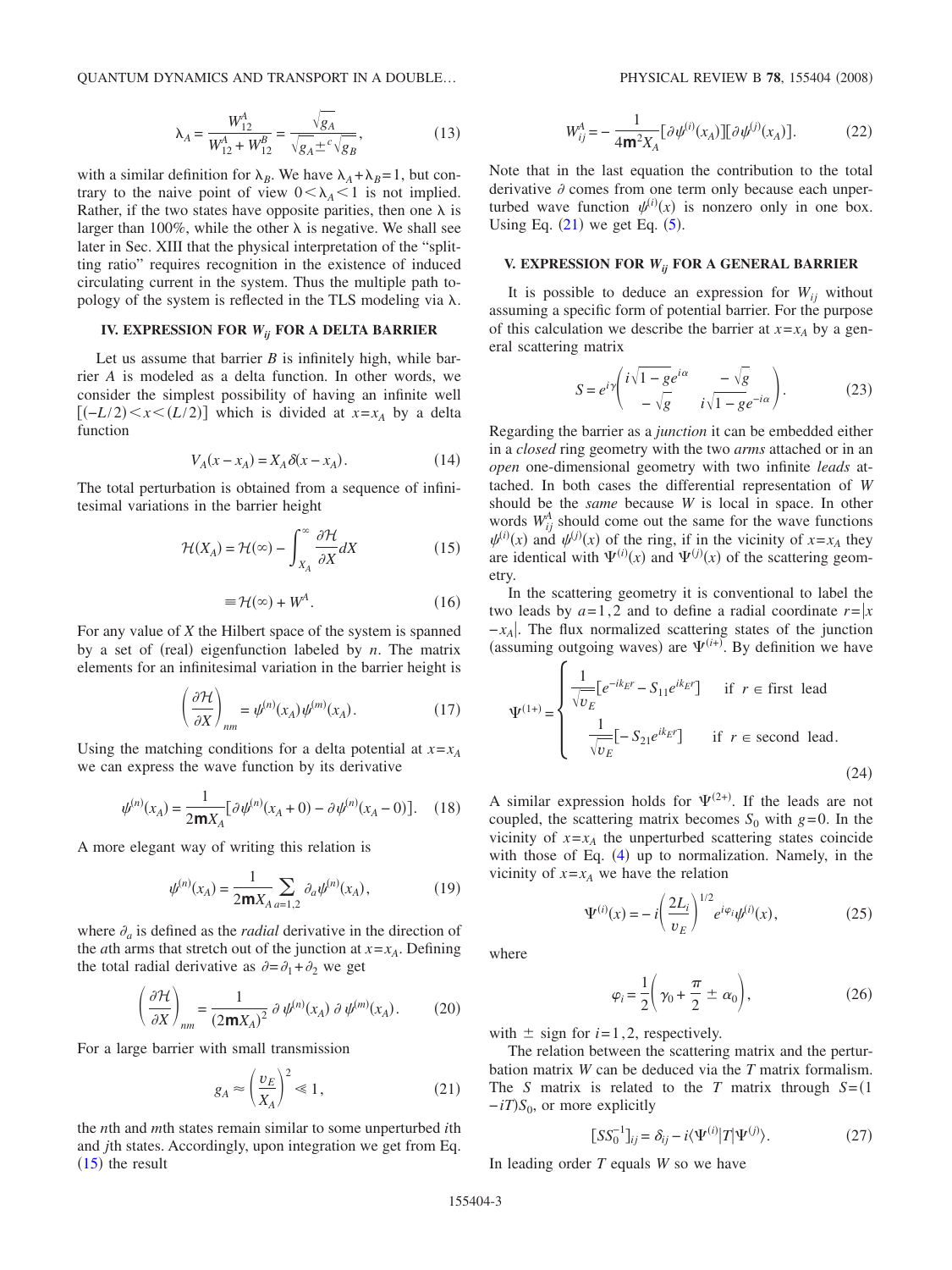where

$$
\langle \Psi^{(i)} | W | \Psi^{(j)} \rangle \approx i(S - S_0) S_0^{-1}, \tag{28}
$$

$$
S - S_0 = e^{i\gamma_0} \left( \frac{e^{i\alpha_0} (\delta \gamma + \delta \alpha)}{\sqrt{g}} \frac{\sqrt{g}}{e^{-i\alpha_0} (\delta \gamma - \delta \alpha)} \right). \tag{29}
$$

Thus

$$
\langle \Psi^{(i)} | W | \Psi^{(j)} \rangle = - \begin{pmatrix} \delta \gamma + \delta \alpha & \sqrt{g} e^{i\alpha_0} \\ \sqrt{g} e^{-i\alpha_0} & \delta \gamma - \delta \alpha \end{pmatrix} . \tag{30}
$$

Using Eq. ([25](#page-2-2)) we deduce that each element of  $\langle \psi^{(i)} | W | \psi^{(j)} \rangle$ involves multiplication by  $v_E/(4L_iL_j)^{1/2}$ , while the  $\alpha_0$  is can-celed out. This leads to Eq. ([5](#page-1-2)) for the  $i \neq j$  coupling and a generalized expression for the energy-level shifts.

## **VI. WIGNER DECAY AND BLOCH OSCILLATIONS**

If the two arms of the ring have exactly the same length  $L_1 = L_2 = L/2$ , then the coherent Bloch oscillations of a wave packet in such a symmetric double well are characterized by the frequency

$$
\Omega_{\text{Bloch}} = 2|W_{12}| = \frac{v_E}{L_1} |\sqrt{g_A} + \sqrt{g_B}|.
$$
 (31)

If one arm of the ring  $(L_1)$  is very long and the other arm  $(L_2)$  is short, then a particle placed initially at the short arm will decay into the quasicontinuum of the long arm. The decay rate is given by the Fermi golden rule

$$
\Gamma = \frac{2\pi}{\Delta} |W_{12}|^2,\tag{32}
$$

where  $\Delta = (\pi/L)v_E$  is the mean level spacing. If the arms are coupled through barrier *A* while barrier *B* is infinitely high, then the decay rate is

$$
\Gamma = \frac{v_E}{2L_2} g_A. \tag{33}
$$

This result agrees with the well-known Gamow formula: the decay rate is given by the attempt frequency multiplied by the probability to cross the barrier.

If both barriers are finite, it is important to notice that the quasicontinuum of the long arm is composed of odd and even states. The state of the short arm, which is either even or odd, is coupled to states of the same parity with a plus sign in the expression of Eq.  $(7)$  $(7)$  $(7)$  and to states of the opposite parity with a minus sign. Accordingly, the decay rate is the sum of the decay rate to states of the same parity and the decay rate to states of the opposite parity

$$
\Gamma = \sum_{\pm} \frac{2\pi}{\Delta_{\pm}} \left| \frac{v_E}{2\sqrt{L_1 L_2}} (\sqrt{g_A} \pm c \sqrt{g_B}) \right|^2 = \frac{v_E}{2L_2} (g_A + g_B), \tag{34}
$$

where  $\Delta_{\pm} = 2\Delta$  is the mean level spacing for states with the same parity. So in spite of the parity considerations we still get the naive result that agrees with Gamow formula.

## **VII. QUANTUM STIRRING**

We assume that we have control over geometrical parameters of the device, such as the potential floor in each arm, the barriers heights, their location, or any other gate controlled feature of the potential landscape. With a control parameter *X* we associate a generalized force operator

$$
\mathcal{F} = -\frac{\partial \mathcal{H}}{\partial X}.
$$
 (35)

<span id="page-3-1"></span>Quantum stirring means to induce a circulating current by changing the parameter *X*. We assume that the parametric variation is adiabatic, so we have a linear relation  $\langle I \rangle = -GX$ , where  $G$  is known as the geometric conductance.<sup>8</sup> The Kubo formalism implies that *G* equals to the Berry curvature<sup>9–[11](#page-9-0)</sup>

$$
G = \sum_{m(\neq n)} \frac{2 \operatorname{Im}[\mathcal{I}_{nm}]\mathcal{F}_{mn}}{(E_m - E_n)^2},\tag{36}
$$

<span id="page-3-0"></span>where *n* is the level in which the particle is prepared and *m* are the other levels.

Within the framework of the TLS modeling the sum in Eq.  $(36)$  $(36)$  $(36)$  contains only one term which involves the states  $n_0$ and  $m_0$  of Eq. ([9](#page-1-4)). For the matrix element of the current operator we get

$$
\mathcal{I}_{n_0 m_0} = \left[ \lambda \frac{\kappa}{2} \boldsymbol{\sigma}_y \right]_{n_0 m_0} = i \lambda \frac{\kappa}{2},\tag{37}
$$

<span id="page-3-2"></span>where  $\lambda$  is the appropriate splitting ratio. The matrix element of the generalized force operator is calculated using Eqs. ([9](#page-1-4)) and  $(35)$  $(35)$  $(35)$ ,

<span id="page-3-3"></span>
$$
\mathcal{F}_{m_0 n_0} = -\frac{1}{2} \left[ \frac{\partial \varepsilon}{\partial X} \boldsymbol{\sigma}_z + \frac{\partial \kappa}{\partial X} \boldsymbol{\sigma}_x \right]_{m_0 n_0}, \qquad (38)
$$

$$
= \pm \frac{1}{2}\sin(\theta)\frac{\partial \varepsilon}{\partial X} - \frac{1}{2}\cos(\theta)\frac{\partial \kappa}{\partial X},\tag{39}
$$

$$
=\frac{1}{2\Omega}\left(\kappa\frac{\partial\epsilon}{\partial X}-\epsilon\frac{\partial\kappa}{\partial X}\right),\tag{40}
$$

where we used  $\pm \sin(\theta) = \kappa/\Omega$  and  $\cos(\theta) = \varepsilon/\Omega$ . This leads to the following result for the geometric conductance:

$$
G = \frac{\lambda \kappa}{2\Omega^3} \left[ \kappa \frac{\partial \varepsilon}{\partial X} - \varepsilon \frac{\partial \kappa}{\partial X} \right].
$$
 (41)

In the analysis of the operation of a stirring device we typically have a well defined region where the potential is being varied. We may call this segment "the pump." It is convenient to measure the current elsewhere, where the potential is fixed. If barrier *A* is not part of the "pump" then we can measure the current at  $x_0 = x_A$ . Then it follows from the definitions of  $\lambda$  and  $\kappa$  that the product  $\lambda \kappa$  does not change with time, even if barrier *B* is modulated. Then we can rewrite the above formula as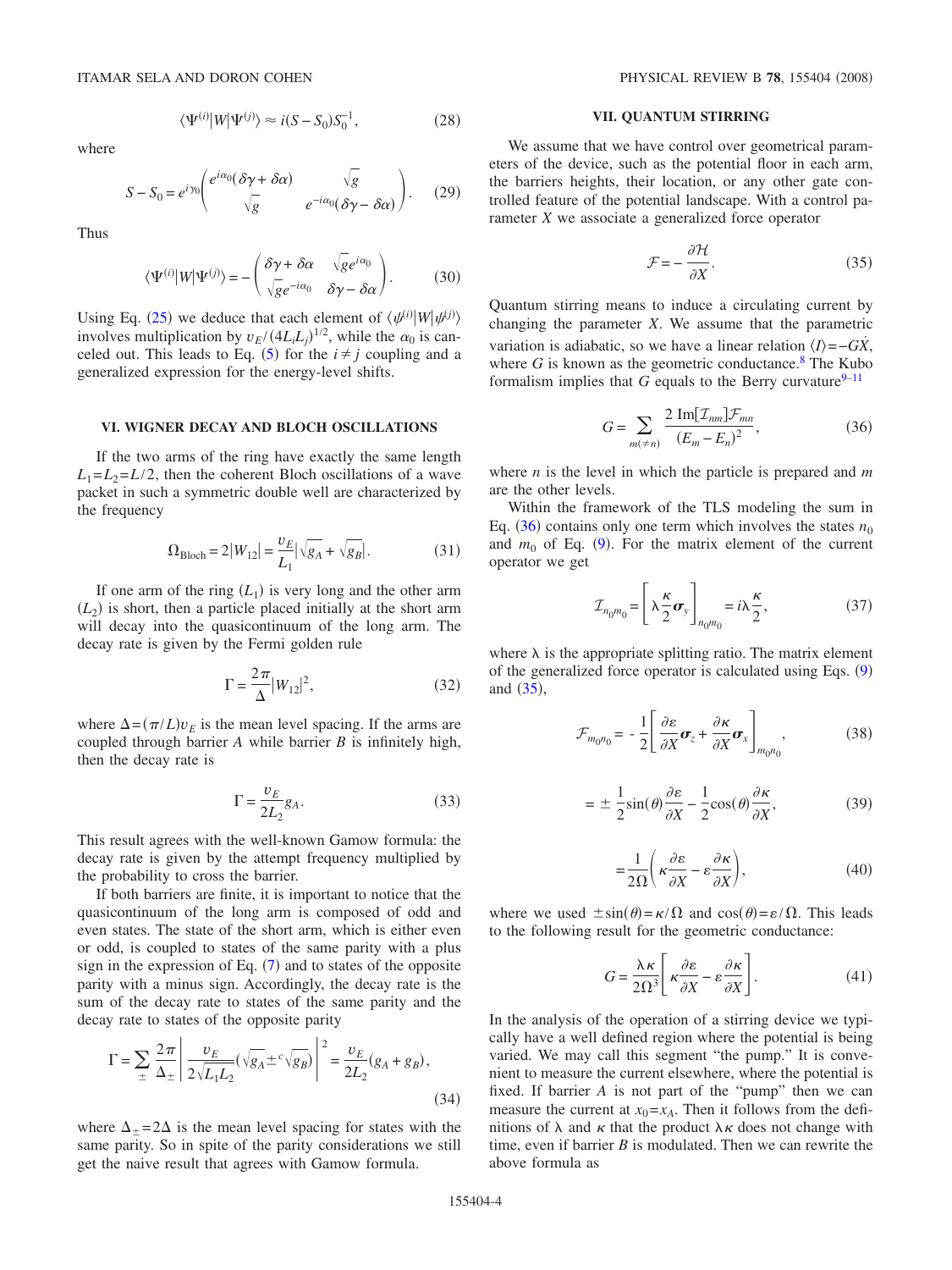<span id="page-4-0"></span>

FIG. 3. (Color online) We consider a particle of mass **m**=1 in a ring of length  $L = 151.43$ . The position of barrier *B* is *X*, so we have  $L_1 = X$  and  $L_2 = L - X$ . We calculate numerically  $k_n$  and  $\Theta^{(n)}$  for two neighboring levels (solid and dashed lines). The sum  $\Theta^{(m)} + \Theta^{(n)}$  is plotted as a dash-dotted line. We have high barriers with *gA*  $\sim 10^{-2}$  and  $g_B \sim 10^{-5}$ . Accordingly we expect TLS modeling to be valid. The dotted lines indicate the values  $\Theta = \pi/2$  (expected crossing point) and  $\Theta = \pi$  (expected sum). For the sake of comparison there is a third dotted line that indicates the value of  $\Theta$  that corresponds to equal amplitudes  $C_1 = C_2$ .

$$
G = \frac{\lambda_0 \kappa_0}{2\Omega^3} \left[ \kappa \frac{\partial \varepsilon}{\partial X} - \varepsilon \frac{\partial \kappa}{\partial X} \right],\tag{42}
$$

where  $\lambda_0$  and  $\kappa_0$  are that values at some arbitrary moment of time. Typically the variation in *X* leads to a sequence of level crossings if  $\kappa$  is disregarded. These become avoided crossings if  $\kappa$  is taken into account. At the vicinity of a crossing we typically can use a linear approximation

$$
\varepsilon = \dot{\varepsilon} \times (X - X_0),\tag{43}
$$

$$
\kappa = \kappa_0 + \dot{\kappa} \times (X - X_0). \tag{44}
$$

The amount of probability *dQ*=*Idt* which is being transported equals −*GdX*. For an individual crossing the *dX* integration over *G* can be performed using

$$
\int_{-\infty}^{+\infty} \frac{a(b+cx) \, dx}{(a^2x^2 + (b+cx)^2)^{3/2}} = \frac{2a}{b\sqrt{a^2 + c^2}},\tag{45}
$$

$$
\int_{-\infty}^{+\infty} \frac{c \, ax \, dx}{(a^2 x^2 + (b + cx)^2)^{3/2}} = -\frac{2c^2}{ab\sqrt{a^2 + c^2}}.\tag{46}
$$

Then we get the result

$$
Q = \pm \lambda_0 \sqrt{1 + (\dot{\kappa}/\dot{\varepsilon})^2}, \tag{47}
$$

<span id="page-4-4"></span>where the  $\pm$  is determined according to the sign of  $\dot{\epsilon}$ . We observed that in order to get the "quantized" value  $Q=1$ there should be neither topological splitting  $(\lambda = 1)$  nor barrier modulation  $(\dot{\kappa}=0)$  during the transition.

#### **VIII. NEIGHBORING LEVEL APPROXIMATION SCHEME**

A major interest is in systems with zero-temperature Fermi occupation. In such a case Eq. ([36](#page-3-0)) has to be summed over *n* up to the Fermi energy. It turns out<sup>1</sup> that the result is dominated by the contribution that comes from the coupling between the last occupied level and its neighboring empty level. This suggests adopting a neighboring level approximation scheme that holds irrespective of the validity of the TLS modeling and coincides with it if the condition of Eq.  $(11)$  $(11)$  $(11)$  is satisfied. The key idea is to characterize each eigenstate by a mixing parameter

$$
\Theta \equiv 2 \arctan\left(\sqrt{\frac{\text{Prob}(x \in 2)}{\text{Prob}(x \in 1)}}\right),\tag{48}
$$

such that  $\Theta = 0$  for states that belong to the first arm and  $\Theta$  $=\pi$  for states that belong to the second arm. Numerical ex-amples are presented in Figs. [3](#page-4-0) and [4.](#page-5-0) If we are given  $\Theta$  then we can construct the eigenstate using a procedure that we describe below. If the TLS modeling applies then  $\Theta$  becomes essentially the same as  $\theta$ .

Let us see how we construct the wave function given the energy  $E=E_n$ , the mixing parameter  $\Theta = \Theta_n$ , and the parity  $\pm^a$  with respect to (say) barrier *A*, as defined in the Appendix. Consequently it is convenient to set the origin such that  $x_A = 0$  and write the *n*th eigenstate of the ring as

<span id="page-4-3"></span>
$$
\psi^{(n)}(x) = \begin{cases} \pm^{a}C_1 \sin(k_1x + \varphi_1) & \text{if } x \in \text{first arm} \\ C_2 \sin(k_2x + \varphi_2) & \text{if } x \in \text{second arm}, \end{cases}
$$
\n(49)

where  $C_i > 0$  and  $|\varphi| < \pi/2$ . Assuming  $k_E L \ge 1$ , the amplitudes satisfy the normalization condition

$$
\frac{1}{2}L_1C_1^2 + \frac{1}{2}L_2C_2^2 \approx 1.
$$
 (50)

<span id="page-4-1"></span>It follows that

$$
C_1 \approx \sqrt{\frac{2}{L_1}} \cos\left(\frac{\Theta}{2}\right),\tag{51}
$$

$$
C_2 \approx \sqrt{\frac{2}{L_2}} \sin\left(\frac{\Theta}{2}\right). \tag{52}
$$

<span id="page-4-2"></span>We still have to say what are the wave numbers  $k_1$  and  $k_2$  and the phase shifts  $\varphi$ . Let us see first how they are determined within the framework of the TLS modeling and then how they can be found irrespective of the TLS modeling.

Naively the  $|n_0\rangle$  and  $|m_0\rangle$  eigenstates, within the framework of the TLS modeling, are the superposition of the basis states of Eq.  $(4)$  $(4)$  $(4)$  and accordingly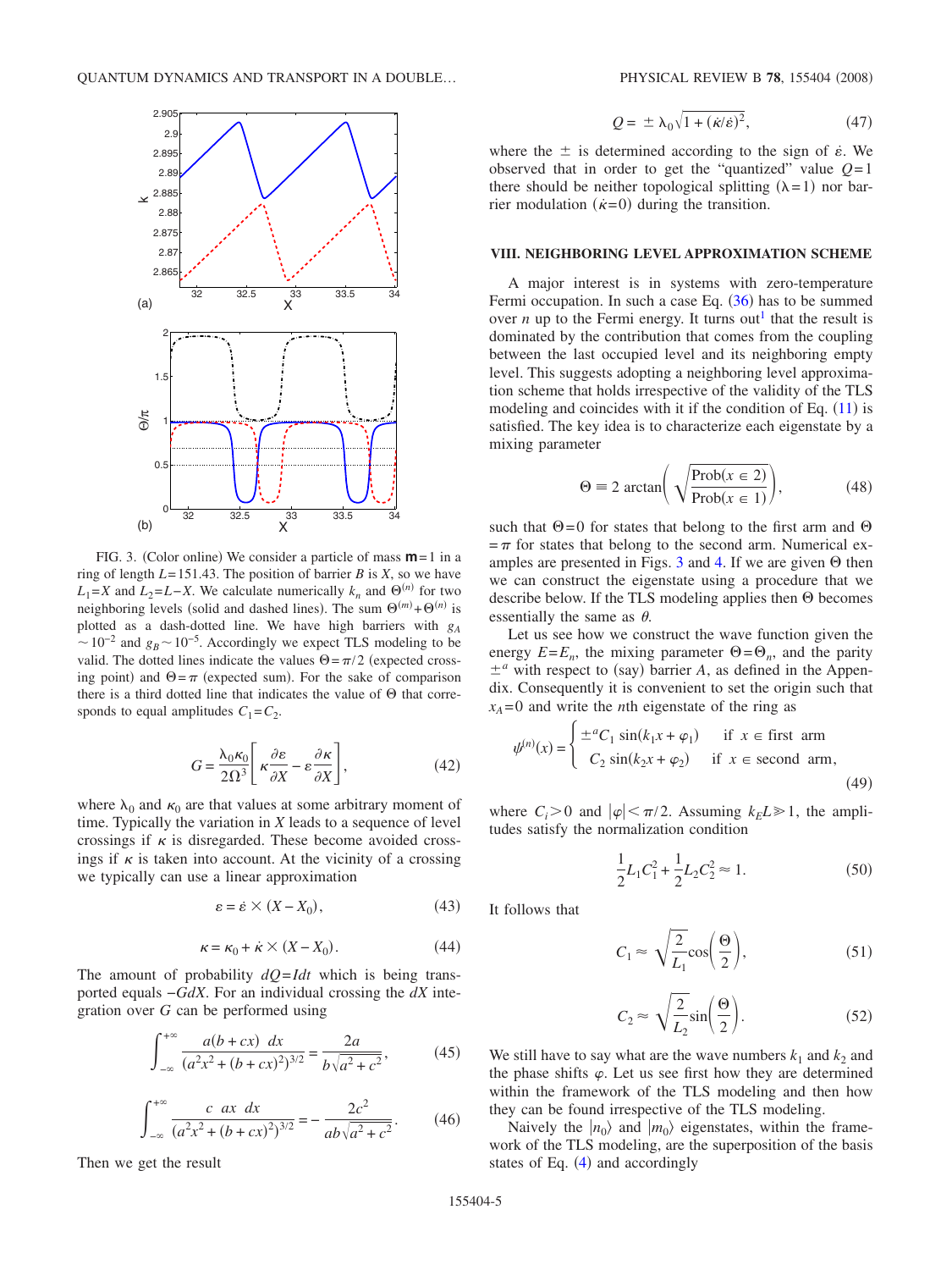<span id="page-5-0"></span>

FIG. 4. (Color online) The same as the previous figure, but here the TLS modeling does not apply. In the (a) and (c) one barrier is high  $(g_A \sim 10^{-2})$  and one barrier is low  $(g_B \sim 0.9)$ , while in (b) and (d) both barriers are low  $(g_A \sim g_B \sim 0.9)$ .

$$
\Theta = \theta, \quad \pi - \theta,\tag{53}
$$

<span id="page-5-1"></span>
$$
k_1
$$
 = corresponds to the unperturbed  $E_1$ , (54)

<span id="page-5-2"></span>
$$
k_2
$$
 = corresponds to the unperturbed  $E_2$ , (55)

 $\varphi_1$  = same as the unperturbed,  $(56)$ 

 $\varphi_2$  = same as the unperturbed, (57)

while the true eigenstates are with (see Fig.  $2$ )

$$
\Theta \approx \theta, \ \pi - \theta,\tag{58}
$$

$$
k_1 = \text{corresponds to } E_n,\tag{59}
$$

$$
k_2 = \text{corresponds to } E_n,\tag{60}
$$

$$
\varphi_1 = \text{shifted},\tag{61}
$$

$$
\varphi_2 = \text{shifted.} \tag{62}
$$

To be more specific, we have  $\Theta^{(m_0)} \approx \theta$  and  $\Theta^{(n_0)} \approx \pi - \theta$  and hence  $\Theta^{(m_0)} + \Theta^{(n_0)} \approx \pi$  if the TLS modeling is valid (see Fig. [4](#page-5-0)). We note that from Eqs.  $(51)$  $(51)$  $(51)$  and  $(52)$  $(52)$  $(52)$  it follows that within the framework of the TLS approximation we have

$$
C_i^{(m_0)}C_i^{(n_0)} \approx \frac{1}{L_i}\sin(\theta). \tag{63}
$$

<span id="page-5-4"></span>This will be used later on in order to obtain simplified expressions for the matrix elements of various operators.

Whether  $k_1$  and  $k_2$  in Eqs. ([54](#page-5-1)) and ([55](#page-5-2)) correspond to the same energy or not is not a big difference for us because we assume  $k_1 \sim k_2 \sim k_E$  in any case. The main problem with the naive version is related to the phase shifts, as demonstrated in Fig. [2.](#page-1-0) The variation in the phase shift as the barriers are lowered reflects that there is a nonzero probability to find the particle in the region of the barriers. In particular if the phases  $\varphi_i$  remained the same it would imply that all the matrix elements of  $I^A$  and  $I^B$  would be zero. It is essential to take the variation in  $\varphi$  into account in order to get a nonzero result for the geometrical conductance. We shall discuss the calculation of the matrix elements  $\mathcal{I}_{nm}$  and  $\mathcal{F}_{nm}$  in the next sections. First we would like to discuss how the required information on the variation in the phases  $\varphi$  can be extracted.

In order to express  $\varphi$  by  $\Theta$ , we write the wave function of Eq. ([49](#page-4-3)) as ingoing and outgoing waves and set the origin *x*= 0 at either one of the barriers, for example, barrier *A*. We match the wave functions of the two bonds by the barrier scattering matrix

$$
\begin{pmatrix} \pm^{a} C_1 e^{+i\varphi_1} \\ C_2 e^{+i\varphi_2} \end{pmatrix} = S_A \begin{pmatrix} \pm^{a} C_1 e^{-i\varphi_1} \\ C_2 e^{-i\varphi_2} \end{pmatrix}
$$
(64)

<span id="page-5-3"></span>and get closed equations for the phase shifts

$$
\sqrt{1 - g}\sin(2\varphi_1 - \alpha - \gamma) = 1 - \frac{g}{2}\left[1 + \left(\frac{C_2}{C_1}\right)^2\right],\qquad(65)
$$

$$
\sqrt{1 - g}\sin(2\varphi_2 + \alpha - \gamma) = 1 - \frac{g}{2} \left[ 1 + \left(\frac{C_1}{C_2}\right)^2 \right].
$$
 (66)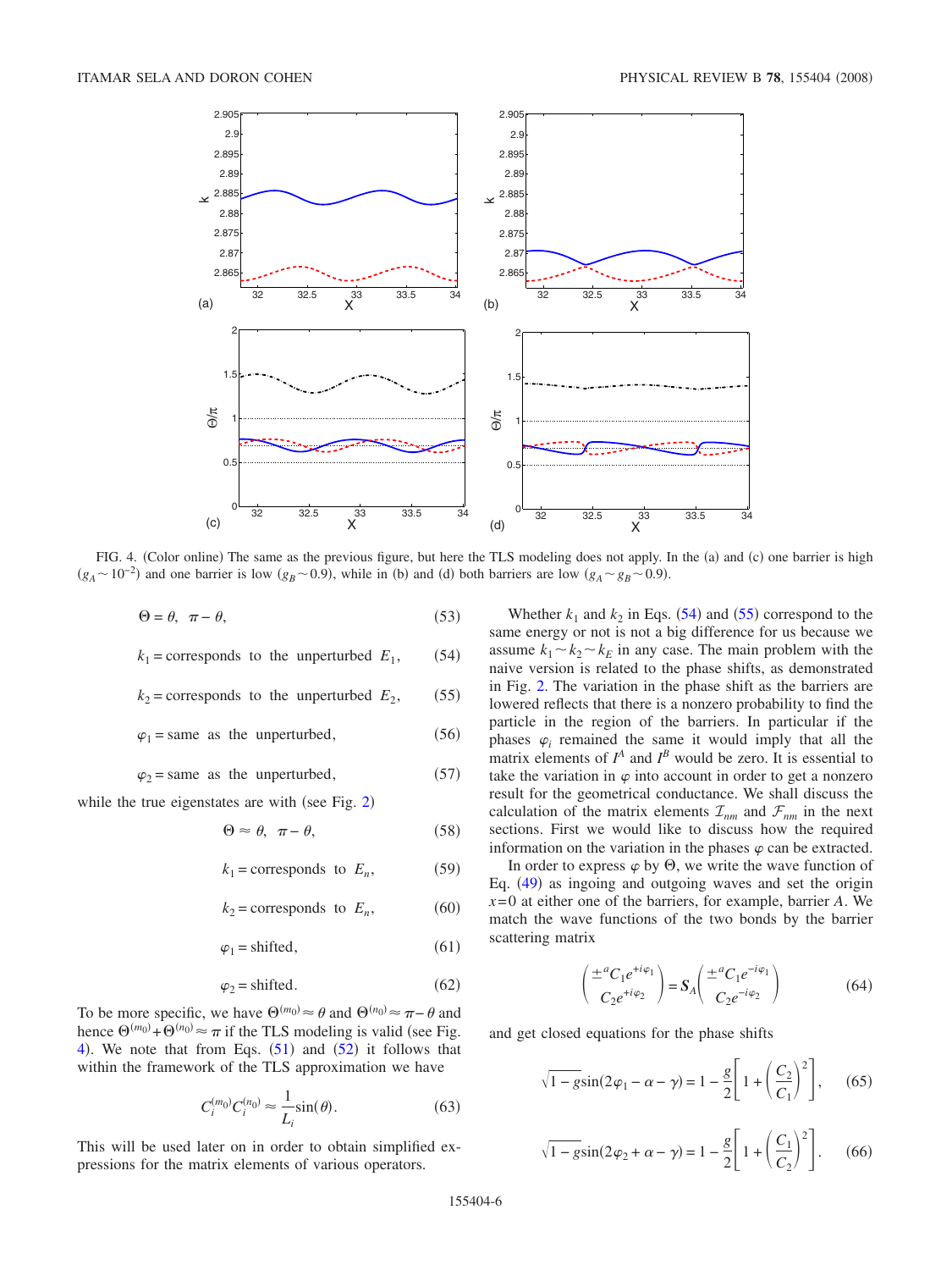#### QUANTUM DYNAMICS AND TRANSPORT IN A DOUBLE...

So far everything is exact. So once we have  $\Theta$  we can find the phases and construct the wave function. We would like to focus in the rest of this section in the regime where the TLS modeling applies. Assuming that  $\Theta$  is determined by  $\theta$  we want to find what are  $\varphi_1$  and  $\varphi_2$ , so as to construct a proper wave function. Neglecting terms of order *g* and expanding  $\arcsin(1-x)$  as  $\pi/2 \pm \sqrt{2x}$  we obtain

$$
\varphi_1 \approx \frac{\gamma + \alpha}{2} + \frac{\pi}{4} \pm \frac{a\sqrt{g}}{2} \sqrt{\frac{L_1}{L_2}} \tan\left(\frac{\Theta}{2}\right),\tag{67}
$$

<span id="page-6-2"></span>where the  $\pm^a$  sign should be the same as in Eq. ([64](#page-5-3)), which can be established by direct substitution. A similar expression can be obtained for  $\varphi$ . We note that within the framework of this TLS approximation we have

$$
\varphi_1^{(m_0)} - \varphi_1^{(n_0)} = \pm \sqrt{g_A} \left(\frac{L_1}{L_2}\right)^{1/2} \frac{1}{\sin(\theta)},\tag{68}
$$

<span id="page-6-0"></span>where the sign is the same as that of  $\kappa$ . We now have all the building blocks needed for the calculation of the matrix elements.

## **IX. EXPRESSION FOR**  $\mathcal{I}_{nm}$

If we adopt the TLS point of view, we can postulate a self-consistent definition of the current operator based on the continuity equation. For this purpose we define the occupation operator  $N$  for one of the arms as

$$
\mathcal{N} = \begin{pmatrix} 1 & 0 \\ 0 & 0 \end{pmatrix} \tag{69}
$$

and deduce the definition of the current operator from

$$
\frac{d}{dt}\mathcal{N} = i[\mathcal{H}, \mathcal{N}] \equiv \mathcal{I},\tag{70}
$$

where  $\mathcal I$  is given by Eq. ([12](#page-1-6)). If we turn off the coupling at barrier *A* we get the same expression multiplied by  $\lambda_B$ , while if we turn off the coupling at barrier *B* we get the same expression multiplied by  $\lambda_A$ .

The above reasoning bypasses the confrontation which is involved in carrying out a direct calculation, and hence contains an uncontrolled error which is associated with the assumption that a TLS description of Hilbert space is valid. If we revert to the original definition of Eq.  $(2)$  $(2)$  $(2)$ , then the matrix elements are given by

$$
\mathcal{I}_{nm} = i \frac{1}{2m} (\partial \psi^{(n)} \psi^{(m)} - \psi^{(n)} \partial \psi^{(m)})|_{x = x_0}.
$$
 (71)

For the calculation of  $\mathcal{I}_{nm}^A$  we set  $x_0 = x_A = 0$ . As was already pointed out, in order to get a nontrivial result, we have to take into account the phase shifts  $\varphi$  which were calculated in in Sec. VIII. Substituting the wave function of Eq. ([49](#page-4-3)) we get

<span id="page-6-1"></span>
$$
\mathcal{I}_{nm}^{A} = -i\frac{1}{2m}C_{1}^{(m)}C_{1}^{(n)}\left[\frac{k_{m}+k_{n}}{2}\sin(\varphi_{1}^{(m)}-\varphi_{1}^{(n)})+\frac{k_{n}-k_{m}}{2}\sin(\varphi_{1}^{(m)}+\varphi_{1}^{(n)})\right].
$$
\n(72)

Whenever the TLS modeling applies we can substitute Eqs.  $(63)$  $(63)$  $(63)$  and  $(68)$  $(68)$  $(68)$  into Eq.  $(72)$  $(72)$  $(72)$ . Neglecting the second term we get

$$
\mathcal{I}_{n_0 m_0}^A \approx \mp i \frac{v_E}{2\sqrt{L_1 L_2}} \sqrt{g_A},\tag{73}
$$

where the sign is the same as that of  $-\kappa$ . One notices that the expression for  $\mathcal{I}_{n_0m_0}^A$  can be written as Eq. ([37](#page-3-2)) where  $\kappa$  and  $\lambda$  are given by Eqs. ([7](#page-1-3)) and ([13](#page-2-3)).

# **X. STIRRING BY BARRIER MODULATION**

In this section we calculate the geometric conductance as determined by the matrix elements of the generalized force that is associated with modulation of a delta barrier. The motivation is to verify the results of the reduced description against the direct full Hilbert-space calculation. The potential barrier is given by

$$
V_B(\hat{x}) = X_B \delta(\hat{x} - x_B). \tag{74}
$$

The stirring is induced by variation in the barrier height  $X_B$ . The associated generalized force is

$$
\mathcal{F} = -\frac{\partial \mathcal{H}}{\partial X_B} = -\delta(\hat{x} - x_B),\tag{75}
$$

with the matrix elements

$$
\mathcal{F}_{mn} = -\psi^{(n)}\psi^{(m)}.\tag{76}
$$

For the wave-function amplitudes we use Eq.  $(63)$  $(63)$  $(63)$  and for the phase shifts Eq.  $(67)$  $(67)$  $(67)$ . We also substitute the scattering matrix parameters that describe a delta barrier

$$
\gamma_B \approx -\pi/2 + \sqrt{g_B},\tag{77}
$$

$$
\alpha_B = 0,\tag{78}
$$

where the approximation is valid for  $g_B \ll 1$  and the relation of  $g_B$  and  $X_B$  is given in Eq. ([21](#page-2-1)). With the above approximations we get

$$
\mathcal{F}_{m_0 n_0} \approx g_B \frac{L_2 - L_1}{4L_1 L_2} \sin(\theta) \mp \frac{g_B}{2\sqrt{L_1 L_2}} \cos(\theta),\qquad(79)
$$

where the sign should be the same as that of  $\pm^c \kappa$ . In order to verify the consistency with the TLS expression, we differentiate Eqs.  $(6)$  $(6)$  $(6)$  and  $(7)$  $(7)$  $(7)$ ,

$$
\frac{\partial \varepsilon}{\partial X_B} = g_B \frac{L_2 - L_1}{2L_1 L_2},\tag{80}
$$

$$
\frac{\partial \kappa}{\partial X_B} = \pm^c \frac{g_B}{\sqrt{L_1 L_2}},\tag{81}
$$

and substitute into Eq.  $(38)$  $(38)$  $(38)$ . Indeed we obtain the same result for  $\mathcal{F}_{m_0 n_0}$  as above.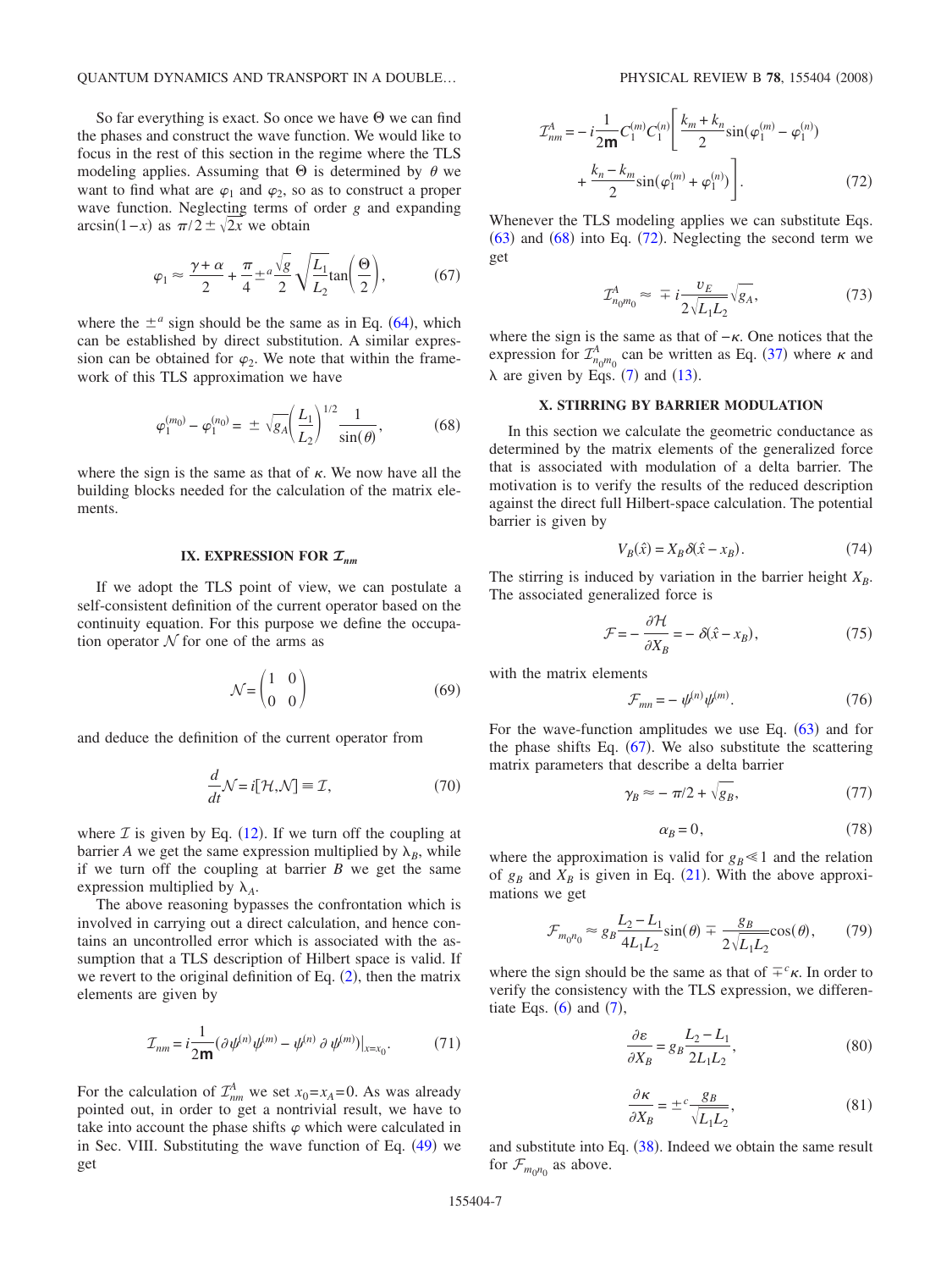The geometric conductance of Eq.  $(36)$  $(36)$  $(36)$  involves the multiplication of  $\mathcal{F}_{m_0 n_0}$  with  $\mathcal{I}_{n_0 m_0}$  leading to

$$
G = \frac{1}{4}v_E^2 \frac{L_2 - L_1}{(L_1L_2)^2} \frac{g_A g_B \pm c g_A^{1/2} g_B^{3/2}}{\Omega^3}
$$

$$
= c \frac{1}{4}v_E^2 \frac{L_2 + L_1}{(L_1L_2)^2} \frac{g_A g_B + g_A^{1/2} g_B^{3/2}}{\Omega^3}.
$$
(82)

The calculation of the transport proceeds as in Sec. VII.

## **XI. STIRRING BY BARRIER TRANSLATION**

In complete analogy with Sec. X we would like to calculate the geometric conductance as determined by the matrix elements of the generalized force which is associated with the translation of the barrier

$$
\mathcal{F} = -\frac{\partial \mathcal{H}}{\partial x_B} = X_B \delta' (\hat{x} - x_B). \tag{83}
$$

One obtains

$$
\mathcal{F}_{mn} = -X_B(\overline{\partial \psi^{(n)}} \psi^{(m)} + \overline{\partial \psi^{(m)}} \psi^{(n)}),\tag{84}
$$

where  $\partial \psi$  is the average derivative on both sides of the barrier. We simplify this expression by using Eq.  $(19)$  $(19)$  $(19)$ ,

$$
\mathcal{F}_{mn} = \frac{1}{2m} \left[ \partial \psi_1^{(n)} \partial \psi_1^{(m)} - \partial \psi_2^{(n)} \partial \psi_2^{(m)} \right]_{x = x_B}.
$$
 (85)

Assuming high barriers we get in leading order

$$
\mathcal{F}_{mn} \approx -\frac{1}{2} \mathbf{m} v_E^2 (C_1^{(m)} C_1^{(n)} + C_2^{(m)} C_2^{(n)}),\tag{86}
$$

which together with Eq.  $(63)$  $(63)$  $(63)$  leads to

$$
\mathcal{F}_{m_0 n_0} \approx -\frac{1}{2} \mathbf{m} v_E^2 \frac{L_1 + L_2}{L_1 L_2} \sin(\theta). \tag{87}
$$

In order to compare the above result for  $\mathcal{F}_{m_0 n_0}$  with the TLS result of Eq.  $(38)$  $(38)$  $(38)$  we calculate the variation in the potential floor by taking in Eq.  $(6)$  $(6)$  $(6)$  the energies of infinite wells with  $L_1 = x_B$  and  $L_2 = L - x_B$ . We get

$$
\frac{\partial \varepsilon}{\partial x_B} = -\operatorname{m}v_E^2 \frac{L_1 + L_2}{L_1 L_2} + \mathcal{O}(\sqrt{g}),\tag{88}
$$

$$
\frac{\partial \kappa}{\partial x_B} = v_E \frac{L_2 - L_1}{(L_1 L_2)^{3/2}} (\sqrt{g_A} \pm c \sqrt{g_B}).
$$
 (89)

Substitute into Eq.  $(38)$  $(38)$  $(38)$  indeed leads to the same result for  $\mathcal{F}_{m_0 n_0}$  as above. Note that in this case (unlike Sec. X) the second term in Eq. ([38](#page-3-3)) which involves the variation in  $\kappa$  is of higher order in  $g_B$  and therefore should be excluded.

The geometric conductance of Eq.  $(36)$  $(36)$  $(36)$  involves the multiplication of  $\mathcal{F}_{m_0n_0}$  with  $\mathcal{I}_{n_0m_0}$  leading to

$$
G = -\frac{1}{2} \sqrt{g_A} \mathbf{m} v_E^4 \frac{L_1 + L_2}{(L_1 L_2)^2} \frac{\sqrt{g_A} \pm c \sqrt{g_B}}{\Omega^3}.
$$
 (90)

The calculation of the transport proceeds as in Sec. VII. One realizes that a translation of the barrier is effectively equivalent to the variation in the potential floor difference as long as it does not involve modulation of its transmission (which is assumed to be small).

## **XII. ERROR ESTIMATES AND LIMITATIONS**

If we vary a parameter *X* then the energy levels  $E<sub>n</sub>(X)$ form a "spaghetti" which is characterized by a mean level spacing  $\Delta$  and possibly by narrow avoided crossings with splitting  $\Delta_0$ . For the ring system that we are considering it follows from the estimate of  $\kappa$  that

$$
\frac{\Delta_0}{\Delta} \sim \min\{1, \sqrt{bg}\},\tag{91}
$$

where  $b = L_1 / L_2$  and  $g = max{g_A, g_B}$ . The condition Eq. ([11](#page-1-5)) for the applicability of the TLS modeling ensures that  $\Delta_0$  $\leq \Delta$ . In such circumstances Eq. ([36](#page-3-0)) for the geometric conductance, which in essence is a sum of the type  $\sum_{n=0}^{\infty} (\Delta_0$  $+n\Delta$ <sup>-2</sup>, implies that the error that is involved in the neighboring level approximation is

$$
\frac{\text{error}(G)}{G} \sim \left(\frac{\Delta_0}{\Delta}\right)^2 \sim bg \ll 1. \tag{92}
$$

Once the TLS modeling fails the error becomes of order unity. This sounds bad, but in fact it is not so bad. The good news is that the far levels contribute to *G* a correction which is of the same order as the leading term. Therefore with the neighboring level approximation we can still get a realistic estimate disregarding numerical prefactors of order unity.

Having  $b \ge 1$  is very interesting because then we have a nontrivial intermediate regime  $1/b \ll g \ll 1$  where neither first order perturbation theory with respect to "zero" height barriers nor first order perturbation theory with respect to "infinite" barriers applies. This is the regime where each level of the small arm forms a distinct Wigner resonance with the quasicontinuum states of the long arm. Obviously the TLS modeling is not applicable in this regime, but the neighboring level approximation still provides a decent starting point for a calculation. We shall explore this Wigner regime in a future work.

One may also wonder whether the specific results that we have obtained for stirring using a *delta* barrier apply also for a *thick* barrier. On physical grounds it is quite obvious that the induced current is determined by the scattering matrix of the modulated barrier. Consequently if the  $S(E)$  of the modulated barrier is *E* independent within the energy range of interest, it can be regarded as representing a delta function, and the results should come out the same.

Finally one may wonder about the implications of finite temperature or nonadiabatic driving. These aspects are complementary to the theme of the present paper. Namely, as discussed in Ref. [1,](#page-8-0) at finite temperatures the statistics of the occupation should be taken into account. So we have to average (so to say) over the level that we have labeled as  $n_0$ with an appropriate weight as implied by the Fermi function. On the other hand the nonadiabatic effects require to introduce in the denominator of the Kubo formula Eq.  $(36)$  $(36)$  $(36)$  a term that represents the "width" of the Fermi-golden-rule transi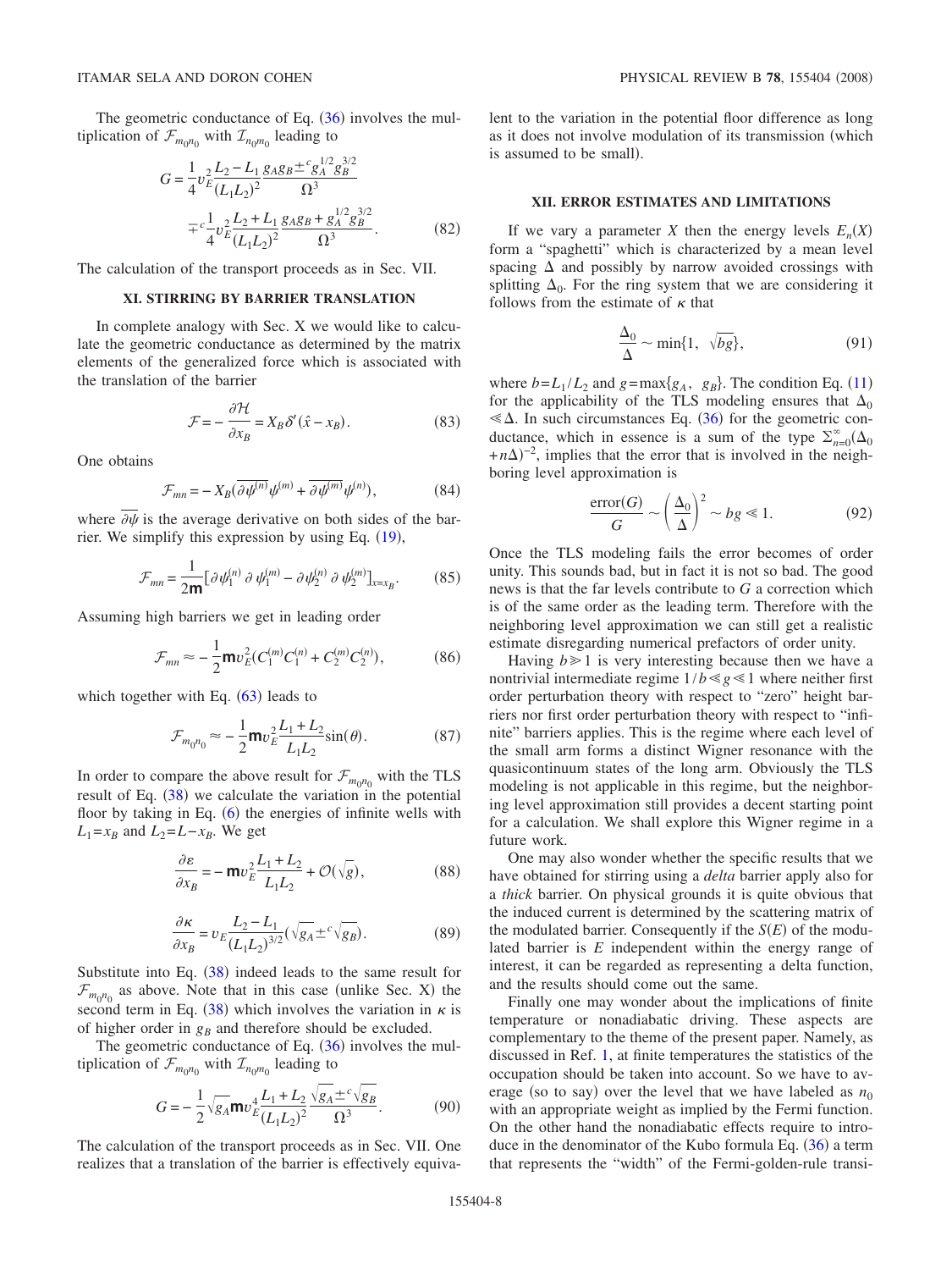tions. Then the weight of the neighboring level in the sum becomes smaller compared with the total weight of the far levels.

#### **XIII. SUMMARY**

We have developed a practical procedure for the analysis of a one-dimensional double well system which is both powerful and illuminating. The procedure assumes that we have a way to find the eigenenergies  $E_n$  of the device and the mixing ratio  $\Theta_n$  of each of them. Given the transmissions of the barriers we further characterize the device by the splitting ratio  $\lambda$ . With these ingredients in hand we can analyze any stirring process and obtain explicit expressions for the geometric conductance *G*. The calculation simplifies if the TLS modeling applies because then the mixing ratio can be determined form the diagonalization of a  $2 \times 2$  matrix.

In particular we obtain explicit expressions for *G* due to either barrier translation generalizing a result that was obtained in Ref.  $1$ ) or barrier modulation (generalizing a result that was obtained in Ref. [7](#page-8-5)) and verify that they agree with the naive self-consistent TLS calculation. We see that whenever the TLS modeling applies the proper calculation in the full Hilbert space gives the same result as the naive calculation in the TLS Hilbert space.

As a by product of the TLS analysis we find that the pumped "charge" during an avoided crossing is not quantized [see Eq.  $(47)$  $(47)$  $(47)$ ] not only because of the topological splitting effect but also due to a dynamical effect that arises if the barrier is modulated.

The practical importance of the TLS modeling in condense matter physics is obvious. On the other hand the specific application to the study of quantum stirring deserves a few words regarding the measurement procedure and the experimental relevance. As explained in Ref. [1](#page-8-0) it should be clear that the measurement of current in a closed circuit re-quires special techniques.<sup>12[–14](#page-9-2)</sup> These techniques are typically used in order to probe persistent currents, which are zeroorder (conservative) effects, while in the present paper we were discussing driven currents, which are a first-order (geometric) effects. It is of course also possible to measure the dissipative conductance (as in Ref.  $12$ ). During the measurement the coupling to the system should be small. These are so-called *weak measurement* conditions. More ambitious would be to measure the counting statistics, i.e., also the second moment of *Q* as discussed in Refs. [15](#page-9-3) and [16](#page-9-4) which is completely analogous to the discussion of noise measure-ments in open systems.<sup>17[,18](#page-9-6)</sup> Finally it should be pointed out that the formalism above, and hence the results, might apply to experiments with superconducting circuits (see Ref. [19](#page-9-7)).

## **ACKNOWLEDGMENTS**

This research was supported by grants from the USA-Israel Binational Science Foundation (BSF) and from the Deutsch-Israelische Projektkooperation (DIP).

#### **APPENDIX: CONVENTIONS AND NOTATIONS**

Consider two segments that are connected at points that are labeled as  $x_A$  and  $x_B$ . In the absence of coupling each segment is regarded as a one-dimensional box. The unperturbed eigenstates are labeled by  $i$  (or optionally by  $j$ ). In the TLS scheme  $i=1, 2$ . If the coupling is nonzero the exact eigenstates are labeled by  $n$  (or optionally by  $m$ ). Within the framework of the neighboring level approximation scheme we focus on two levels that we label as  $n = n_0$  and  $m = m_0$ . If the TLS modeling applies then the states  $n_0$  and  $m_0$  are regarded as linear combinations of  $i=1,2$ .

The unperturbed states  $i=1, 2$  are characterized by their parities  $\pm^1$  and  $\pm^2$ , respectively. The relative sign  $\pm^c$  in Eq. ([7](#page-1-3)) equals the product of  $\pm^1$  and  $\pm^2$ . Inverting the arbitrary gauge sign of either  $\psi^{(1)}(x)$  or  $\psi^{(2)}(x)$  would multiply the expression in Eq.  $(5)$  $(5)$  $(5)$  by a global minus sign, while the relative sign  $\pm^c$  remains unchanged. The gauge-invariant relative sign is due to the fact that the unperturbed states are either odd or even: we have plus sign if both states have the same parity and minus sign if they have opposite parity.

Each exact eigenfunction  $n$ , as written in Eq.  $(49)$  $(49)$  $(49)$ , is characterized by what we call the parity  $\pm^a$  with respect to barrier *A*. Positive parity means that the radial derivatives as defined in Eq.  $(19)$  $(19)$  $(19)$  have both the same sign. Optionally we can define  $\pm^{b}$  as the parity with respect to barrier *B*. This parity  $\pm^a$  is not a symmetry related quantum number, but it is merely required in order to define the wave function of Eq.  $(49)$  $(49)$  $(49)$  in a unique way given the energy and the mixing ratio. If the TLS modeling applies then for positive (negative)  $\kappa$ the state  $n_0$  of Eq. ([9](#page-1-4)) has negative (positive) parity, while the  $m_0$  state has positive (negative) parity. Within this framework the parity  $\pm^b$  with respect to barrier *B* is  $\pm^a$  multiplied by  $\pm^c$ .

We have verified that the various  $\pm$  signs through the paper are consistent, which is not always evident in a superficial look.

- <span id="page-8-0"></span><sup>1</sup>The most recent publication in this line of study is I. Sela and D. Cohen, Phys. Rev. B 77, 245440 (2008). For older references see there.
- <sup>2</sup>D. J. Thouless, Phys. Rev. B **27**, 6083 (1983).
- <span id="page-8-1"></span>3M. Buttiker, H. Thomas and A. Pretre, Z. Phys. B: Condens. Matter 94, 133 (1994).
- <span id="page-8-2"></span><sup>4</sup>P. W. Brouwer, Phys. Rev. B 58, R10135 (1998).
- <span id="page-8-3"></span><sup>5</sup> J. E. Avron, A. Elgart, G. M. Graf, and L. Sadun, Phys. Rev. B

62, R10618 (2000).

- <sup>6</sup>M. Moskalets and M. Büttiker, Phys. Rev. B 68, 161311(R)  $(2003).$
- <span id="page-8-4"></span><sup>7</sup> I. Sela and D. Cohen, J. Phys. A **39**, 3575 (2006).
- <span id="page-8-5"></span><sup>8</sup>D. Cohen, Phys. Rev. B **68**, 155303 (2003).
- <span id="page-8-6"></span><sup>9</sup>M. V. Berry, Proc. R. Soc. London, Ser. A **392**, 45 (1984).
- <span id="page-8-7"></span><sup>10</sup> J. E. Avron, A. Raveh, and B. Zur, Rev. Mod. Phys. **60**, 873  $(1988).$